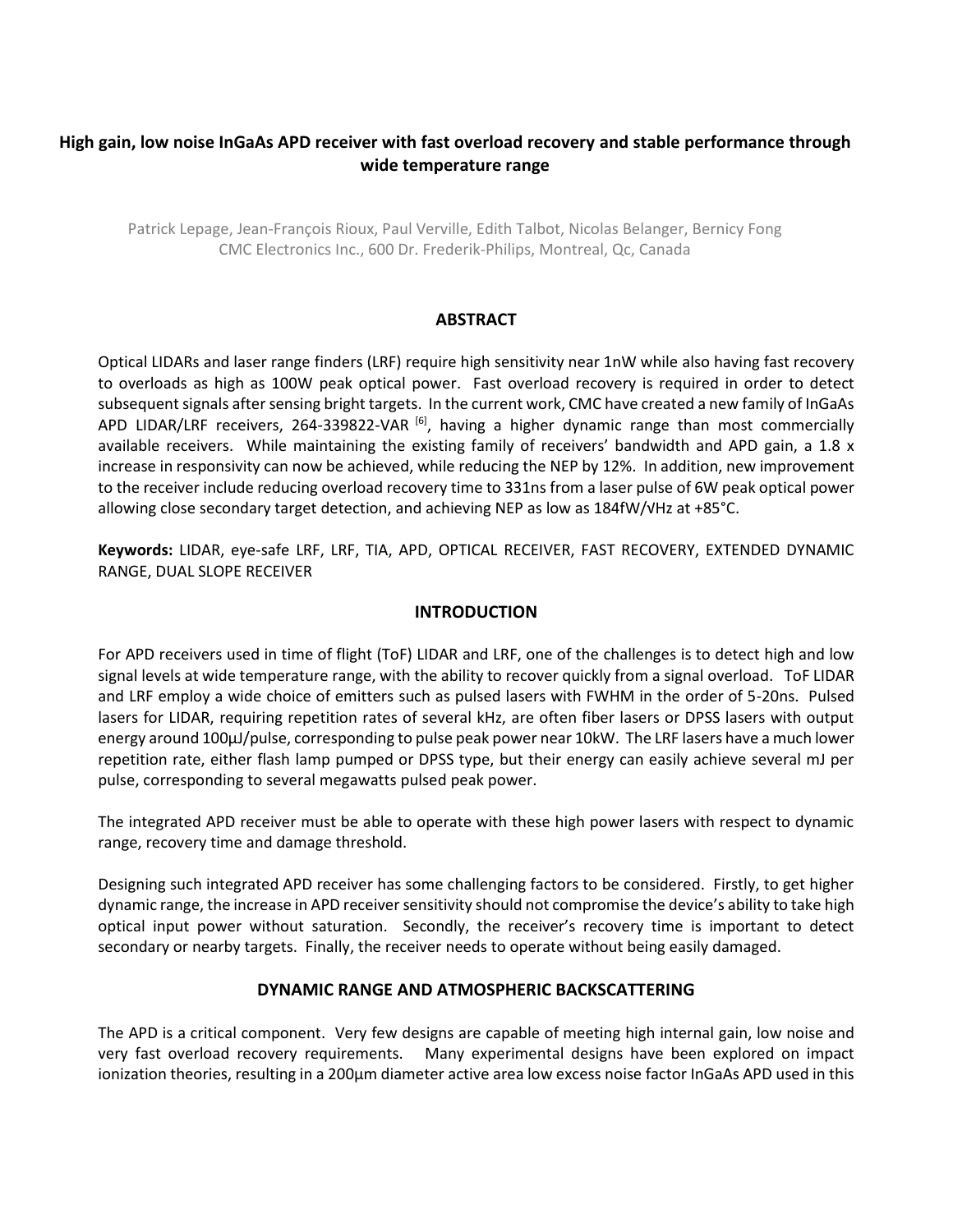receiver design  $(4-5)$ . In addition to having the advantage of low noise, the APD selected for the 264-339822-VAR receiver family has been optimized for fast overload recovery.

The return target signal ranging from nanowatts requiring a high sensitivity receiver, to milliwatts for close range targets requiring a receiver to tolerate high optical power before saturation. For example, a high saturation level is required when considering the atmospheric backscattering signal that could saturate and blind the receiver in the short range portion, because the return atmospheric backscattering reaches several microwatts. The increased tolerance to saturation point often comes with a trade-off, which is a loss in receiver sensitivity.

The atmospheric light scattering is made up by Rayleight scattering and Mie scattering, but is assumed to be dominated by the Rayleigh scattering effect <sup>[2,4]</sup>. Typically, optical receivers have a 25dB optical dynamic range. A typical APD-TIA receiver will saturate when exposed to an optical power less than 10µW peak. Increasing the saturation level by two orders of magnitude, by reducing the  $Z_t$  (Transimpedance) by the same amount, would lead to a loss in sensitivity of nearly one order of magnitude if noise is dominated by the feedback resistor noise <a>[4]</a>.

The solution implemented in CMC's 264-339822-000 receiver is a dual transimpedance circuit that senses the backscattering to allow the feedback resistor to switch automatically, without input from the user. The  $Z_t$  is modulated directly by the amount of backscattering, detected via the TIA output DC level variation.



**Figure 1 - Continuous Auto switching Circuit**

With the auto-switching TIA circuit, the APD receiver is protected from saturation while maintaining the dynamic range and sensitivity.

## **FAST OVERLOAD RECOVERY**

In addition to being able to achieve higher saturation levels, the APD receiver must maintain the ability to detect secondary or nearby targets after encountering highly reflective objects. Even in low transimpendance (low  $Z_t$ ) mode, return signals as low as 100µW peak will likely overload the receiver, hindering its capacity to detect subsequent signals effectively. Hence, having a fast overload recovery time is critical for the receiver to perform precisely in LRF and LIDAR systems. This fast overload recovery time can only be achieved if both the APD and the TIA circuit have such fast recovery characteristics <sup>[4]</sup>.

With a specifically selected APD for fast recovery time, the next limitation lies in the transimpendance amplifier (TIA). In addition to automatically reduce the transimpedance in the presence of backscattering, the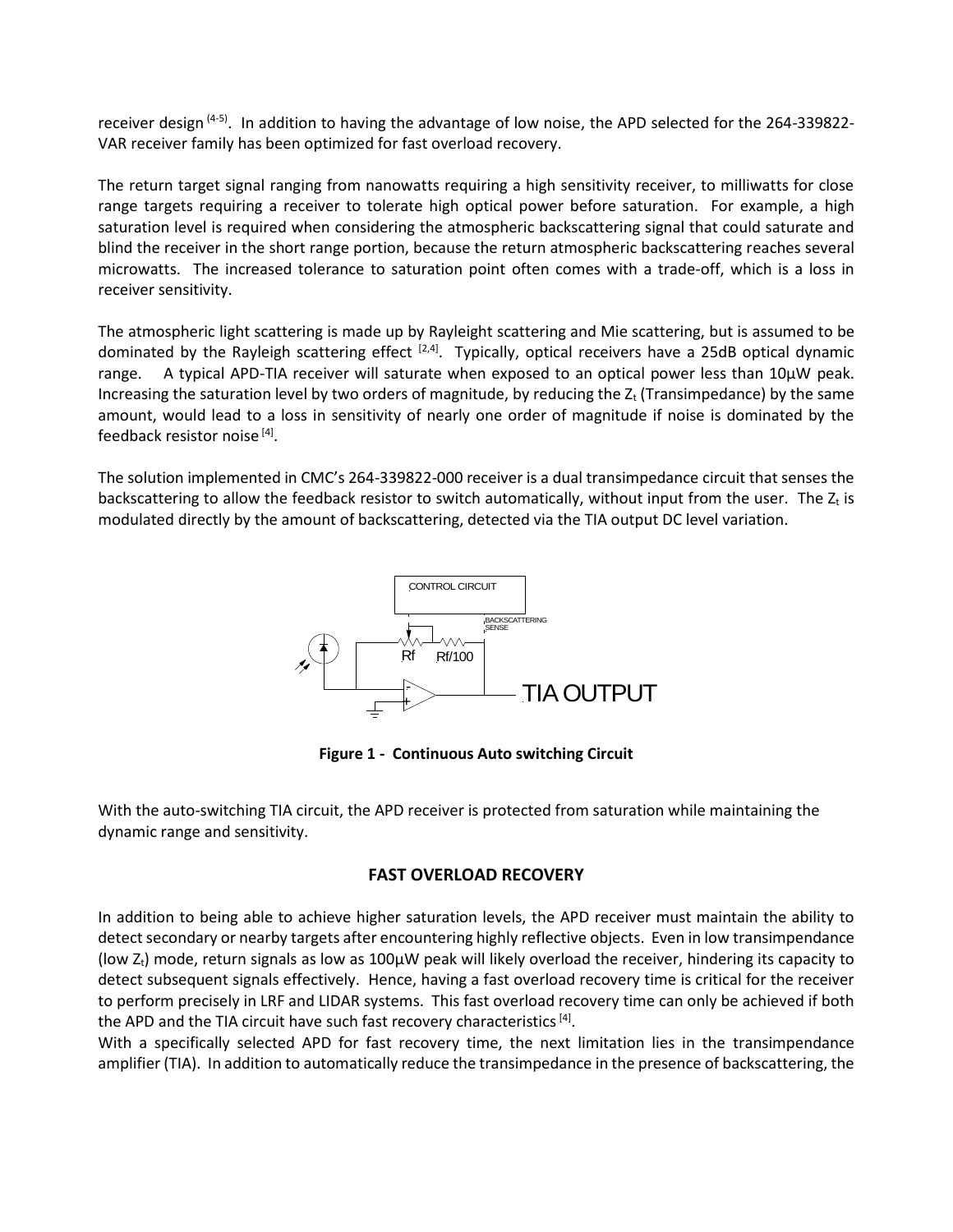dual transimpedance circuits presented in Figure 1 can also support fast overload recovery time if the control circuit is fast enough.

Two control circuit options are possible. The first one, implemented in the new 264-339822-000 (referred to as *standard fast overload recovery* in this paper) receiver, has the best performance in terms of recovery time. The other approach, which can be implemented on a custom basis depending on applications, minimizes the output distortions across the -40°C to +85°C temperature range, thus showing stable sensitivity at high temperatures while still maintaining fast overload recovery.

Both fast recovery configurations were tested at low power to show how the output signals are affected by temperature. Results are presented in Figure 2. All waveforms show the output to 20ns, 170nW peak optical power (1570nm), with the APD biased for M=10, (responsivity 1065 kV/W).



**Figure 2 - Output pulse, standard and temperature stable fast recovery circuits, -40°C**

In the standard fast recovery circuit, the APD-TIA output changes with temperature, with an overshoot present at high temperatures. However, with the temperature stable fast recovery circuit, the APD-TIA output waveform remains stable throughout the temperature range, without any overshoot up to +85°C, as shown in figure 3.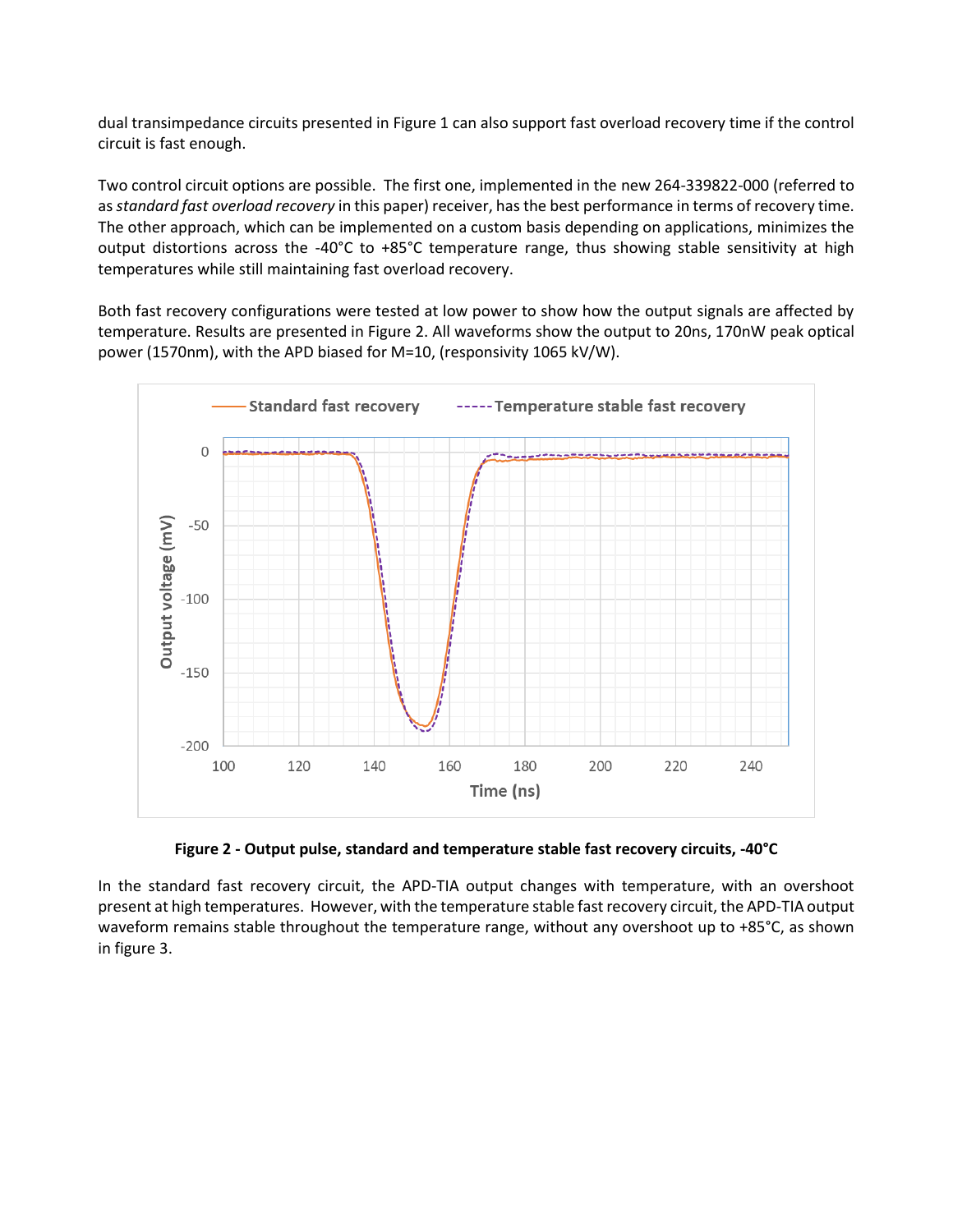

**Figure 3 - Output pulse, standard and temperature stable fast recovery circuits, +85°C**

The APD-TIA receiver recovery time was tested in three configurations, all with APD biased for M=10 and 125kΩ transimpedance (1065kV/W responsivity):

- No fast recovery circuit
- With the standard fast recovery circuit
- With the temperature stable fast recovery circuit

Recovery time is defined as the delay after which the receiver output has returned to ±200mV from the prepulse value.

Figure 4 shows that both fast recovery circuits reduce the saturation period by at least 150ns, and return to 0V much faster compared to a receiver without fast recovery circuit.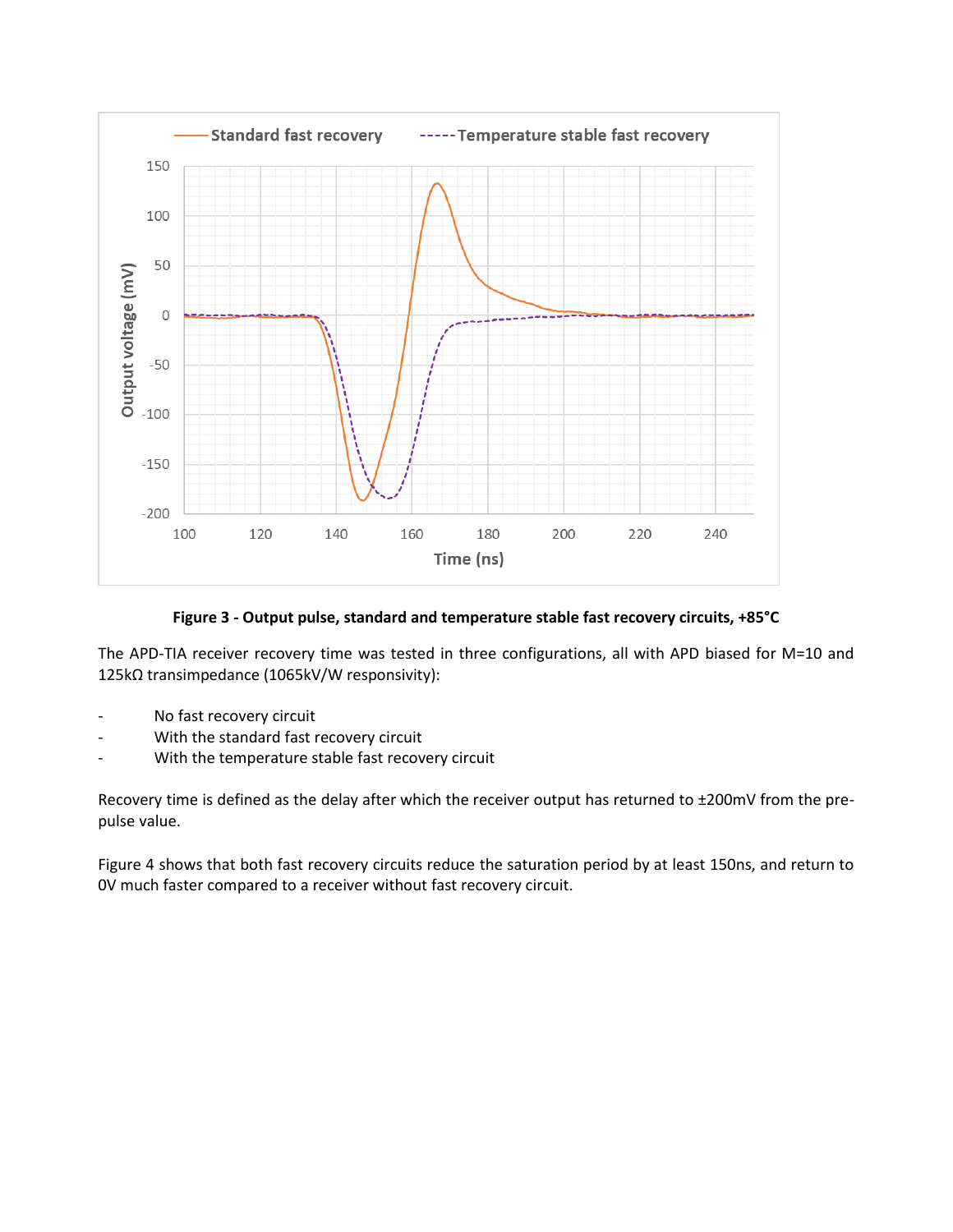

**Figure 4: Overload recovery signal after 20 kW/cm2 pulses, 20 ns FWHM**

Figure 5 shows the recovery time for the three configurations to a 20 $kW/cm^2$  (6W peak power on the APD active area), 20ns optical pulse width, using a 1064nm laser.



**Recovery time to 200mV for 20ns pulses**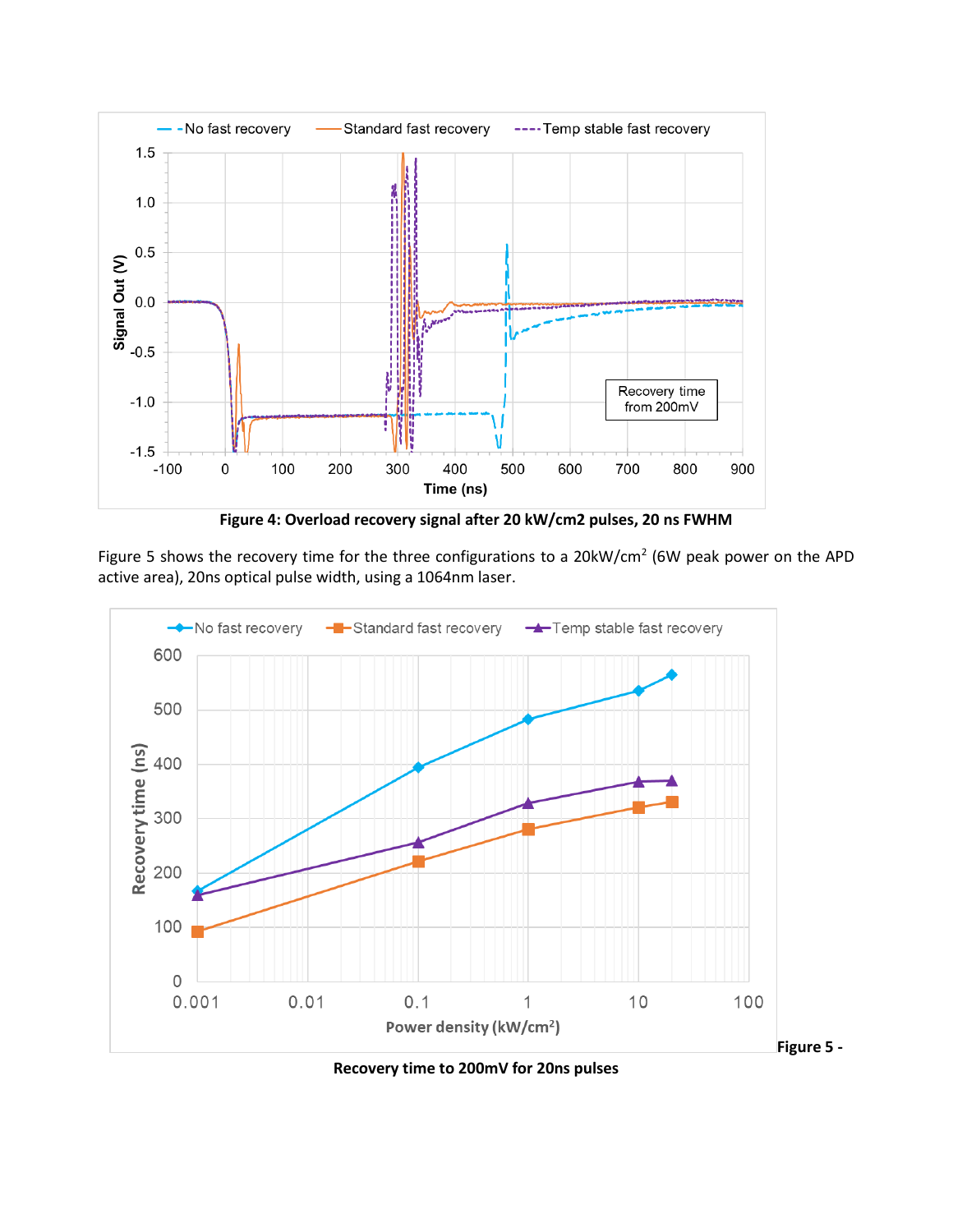Compared to a circuit without dual transimpedance, the standard fast recovery circuit reduces the recovery time by 40% to 45%, as shown in figure 5, from 0.1 to 20kW/cm<sup>2</sup>. The temperature stable fast recovery circuit reduces the recovery time by 30% to 35%, , on the same power range.

# **IMPROVEMENT ON TRANSIMPEDANCE AMPLIFIER AND NEP**

The total noise from an APD receiver is a combination of the APD chip and the electronic circuitry. As the noise from the selected APD is fixed, the TIA input noise and the Johnson noise from the feedback resistor can be reduced with improvement on circuit design.

Most commercially available InGaAs APD receivers with 50MHz bandwidth have an internal transimpedance ( $Z_t$ ) of 68k $\Omega$ .

APD-TIA modules from CMC can achieve a minimum bandwidth of 50MHz, while increasing the Z<sub>t</sub> to 125kΩ. This increase in responsivity will not result in a NEP penalty, since the Johnson (thermal) noise contribution from the transimpedance resistor will be reduced, as shown in Equation 1.

With the noise contribution from the feedback resistor calculated in Eq-1, using *k* as the Boltzmann constant and T as the temperature in Kelvin, we get

$$
In = \sqrt{\frac{4k}{R}}
$$
 (1)

Where k =  $1.38 \times 10^{-23}$  J/K, and T = 298K

For transimpedance values of 68kΩ and 125kΩ, the Johnson noise currents at 25°C are:

 $I_n(R = 68kΩ) = 0.492pA/VHz,$  $I_n(R = 125kΩ) = 0.363pA/VHz,$ 

allowing a Johnson noise reduction by a ratio of 1.35.

Typical performances with 68kΩ and 125kΩ are summarized in Table 1.

| Table 1 : Performance comparison, 68k $\Omega$ vs 125k $\Omega$ transimpedance |  |  |
|--------------------------------------------------------------------------------|--|--|
|--------------------------------------------------------------------------------|--|--|

| Transimpedance | <b>Bandwidth</b><br>(MHz) | <b>Responsivity</b><br>(kV/W) | <b>NEP</b><br>(fW/VHz) | <b>Responsivity</b><br>increase (%) | <b>NEP</b><br>improvement<br>(%) |
|----------------|---------------------------|-------------------------------|------------------------|-------------------------------------|----------------------------------|
| $68k\Omega$    | 88                        | 580                           | 115                    | 84                                  | 12                               |
| $125k\Omega$   | 62                        | 1065                          | 102                    |                                     |                                  |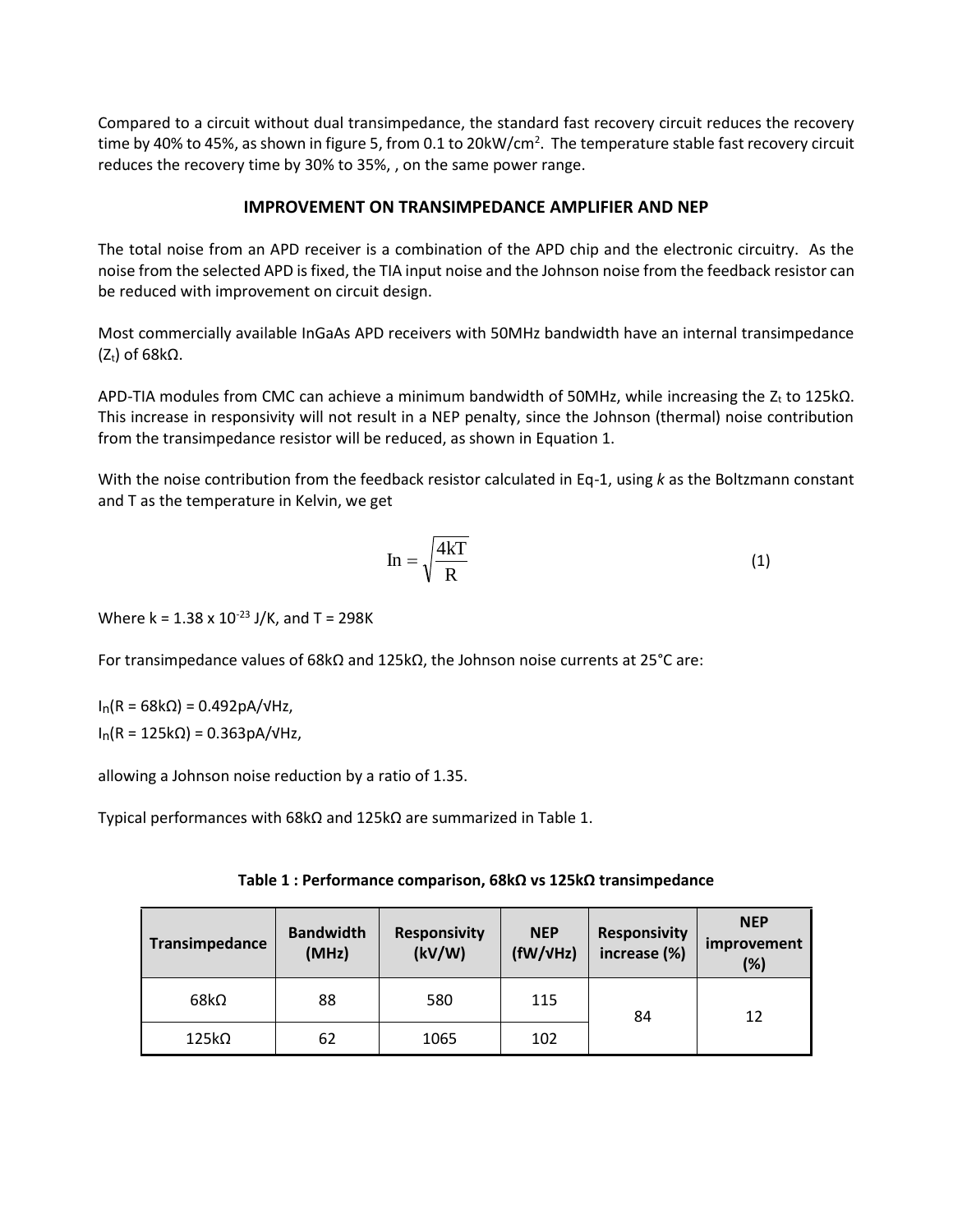Both results measurements done at +25°C case temperature, with output noise integrated over a 1MHz to 71MHz bandwidth.

Increasing the transimpedance to 125kΩ yields a NEP reduction of 12%. See Table 2 in experimental data section for NEP measurement for various configurations mentioned above.

The recovery time and output stability results presented are primarily dominated by the TIA components, as the APD's used in CMC's optoelectronic receivers recover much faster than the amplifier.

However, the APD performance has a major effect on NEP, especially at high temperatures. A very low excess noise APD will yield better sensitivity, for the same operating conditions.

Table 2 summarizes the NEP for the standard and temperature stable fast recovery configurations, both measured with a typical APD and a low excess noise APD. For all measurements, APD is biased for M=10 (1065 kV/W responsivity).

| <b>APD</b> type     | Recovery              | NEP (fW/vHz)    |                 |  |
|---------------------|-----------------------|-----------------|-----------------|--|
| circuit             |                       | $+25^{\circ}$ C | $+85^{\circ}$ C |  |
| Typical             | Standard              | 119             | 395             |  |
|                     | Temperature<br>stable | 115             | 233             |  |
| Low excess<br>noise | Standard              | 102             | 250             |  |
|                     | Temperature<br>stable | 102             | 184             |  |

**Table 2 : NEP measurement for fast overload recovery circuit configurations**

The temperature stable fast recovery circuit provides NEP improvement with both types of APD's, but the effect is more pronounced with the typical APD's.

# **CONCLUSION**

The experimental data highlights the fast overload recovery performance of the new 264-339822-VAR family of CMC InGaAs APD-TIA receivers, as well as the improvements that can be achieved by using a higher transimpedance and a temperature stable fast recovery circuit.

The NEP at ambient can be reduced by up to 12% by increasing the transimpedance from 68kΩ to 125kΩ (1.8x). Furthermore, a temperature stable fast recovery circuit could reduce the NEP between 26% and 40% compared to the standard fast recovery circuit, at temperature of up to +85°C.